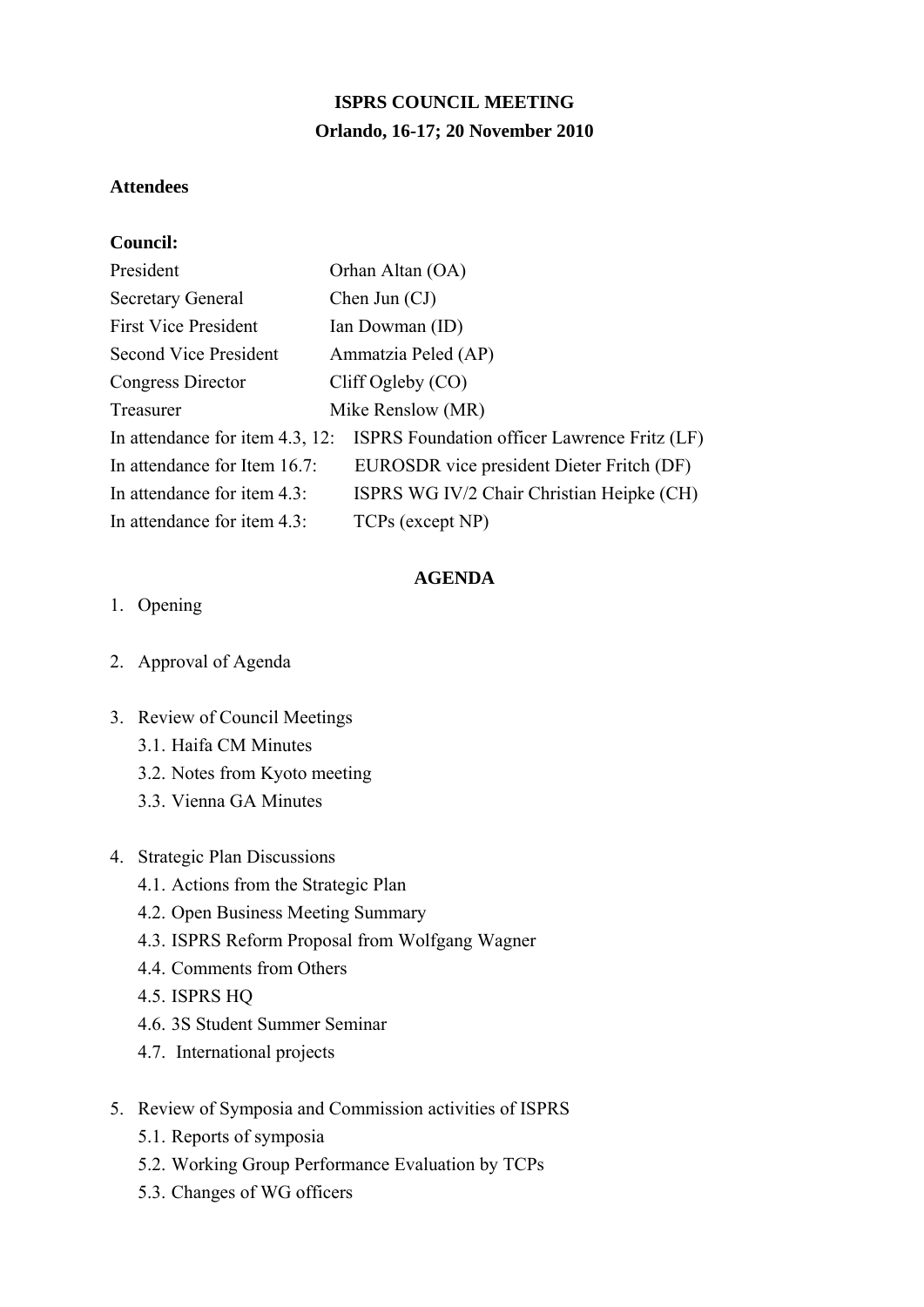- 5.4. Financial supports for students attending Symposia
- 5.5. Approved events and reports received
- 6. Preparations for the Congress
	- 6.1. Abstracts Papers Process for 2012 Congress
	- 6.2. Joint events
- 7. Statutes and Bylaws
- 8. ISPRS Membership
	- 8.1. Updated membership
	- 8.2. Ordinary members
	- 8.3. Associate members
	- 8.4. Regional Members
	- 8.5. Sustaining members
- 9. ISPRS Publications
	- 9.1. Database and Blue Book
	- 9.2. E- Highlights and monthly bulletin
	- 9.3. Home Page
		- 9.3.1 Report from Webmaster
		- 9.3.2 ISPRS Blog
	- 9.4. Archives
		- 9.4.1 Volume A
		- 9.4.2 ISPRS Annals
	- 9.5. Orange Book
	- 9.6. Journals
		- 9.6.1 ISPRS Journal Report
		- 9.6.2 New journal Proposal from IEEE
		- 9.6.3 ISPRS Open Access Journal
	- 9.7. Annual reports
	- 9.8. Book series
	- 9.9. Green Book
	- 9.10. GIM Page
- 10. Financial Affairs
	- 10.1. Treasurers Report
	- 10.2. Four Year Budget
	- 10.3. Science initiatives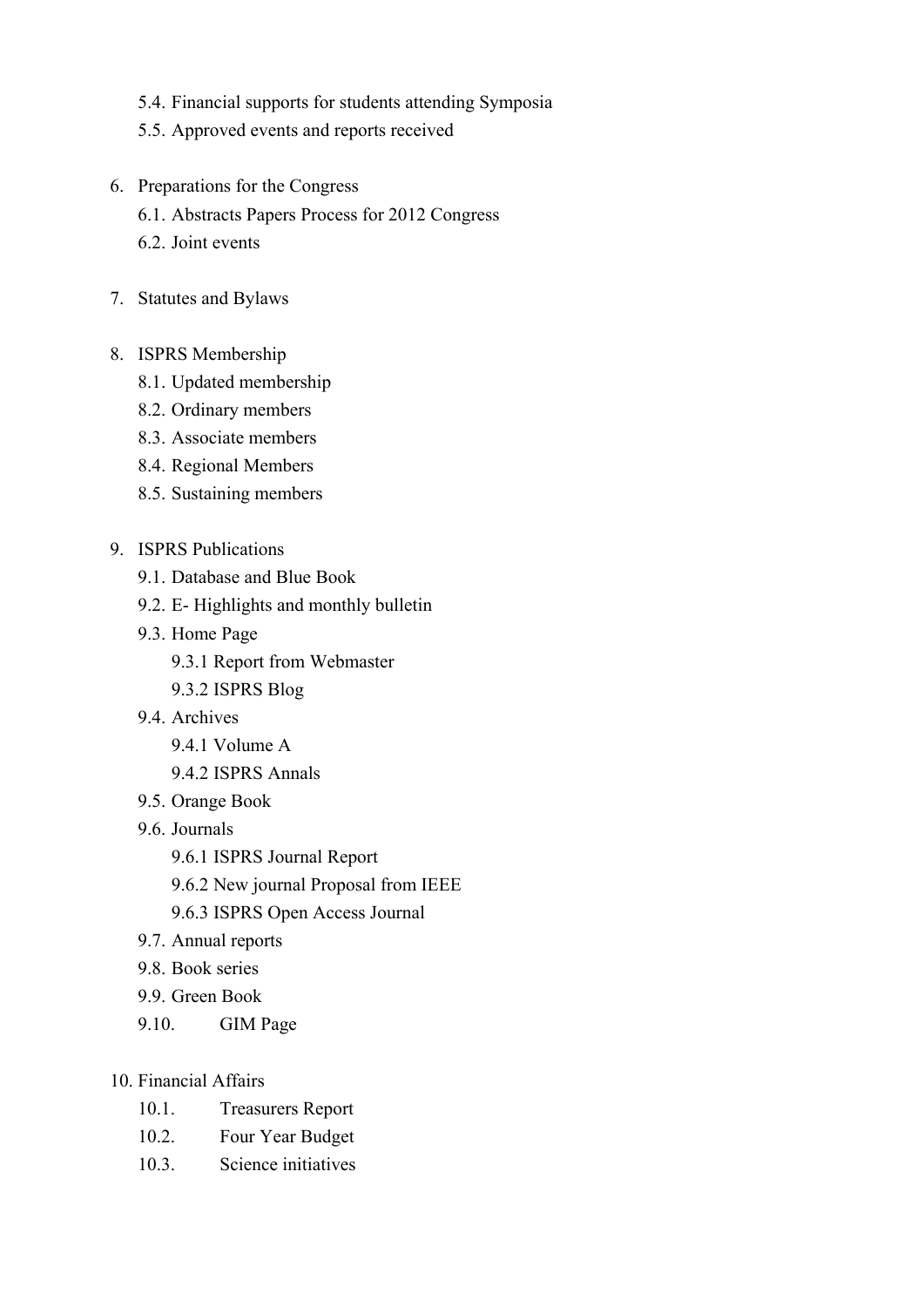### 11. Awards

- 11.1. Awards Committee for 2012 awards
- 11.2 Fred Doyle Award ToR

### 12. Foundation

### 13. ISPRS Committees

- 13.1. ISAC
- 13.2. IPAC
- 13.3. CIPA
- 13.4. ICORSE
- 13.5. Ad hoc Committee on Standards

### 14. Regional Affairs

- 14.1. Reports from Regional representatives
- 14.2. African Activities
- 14.3. South America Activities
- 14.4. Asia Activities

### 15. Forthcoming Meetings

- 16. Relations with International and other Organizations
	- 16.1. United Nations
	- 16.2. ICSU and the GeoUnions
	- 16.3. IEEE-GRSS
	- 16.4. GEO
	- 16.5. JBGIS
	- 16.6. IAA
	- 16.7. Others
- 17. Review of Decisions and Actions of Council
- 18. Reports from Council (All)
- 19. Other Business
- 20. Next Council Meeting

### 21. Close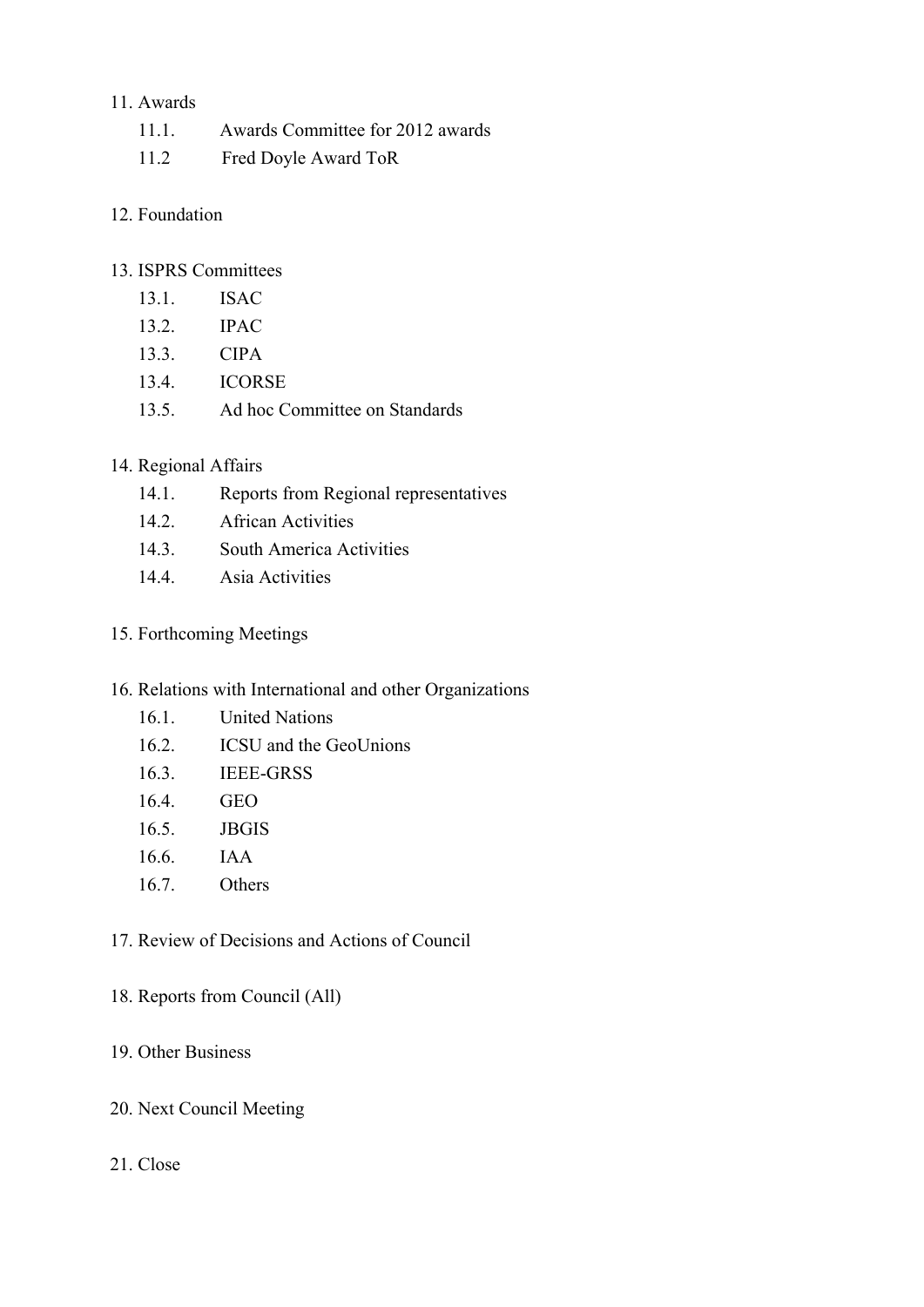### **1 Opening**

OA opened the meeting and emphasized the importance of this meeting on the future of the Society and the preparations of next congress in Melbourne.

# **2 Approval of Agenda**

The above agenda was approved

# **3 Review of Council Meetings**

# **a) Haifa CM Minutes**

The minutes Haifa CM Minutes was approved and a short version can be put on the ISPRS website.

# **b) Notes from Kyoto meeting and Vienna GA Minutes**

The notes of Kyoto meeting were reviewed and most actions have been completed. The Minutes of Vienna GA was tabled.

# **4 Strategic Plan Discussions**

# **a) Actions from the Strategic Plan**

Three Task Forces (TFs) had been set up for the implementation of the ISPRS Strategic Plan.

# **b) Open Business Meeting Summary**

The Summary of the Open Business Meeting during Vienna GA was tabled.

# **c) ISPRS Reform Proposal from Wolfgang Wagner**

A Discussion on proposals for reform was held. The discussion focused on what are the core activities of ISPRS and how these can be delivered. The key points covering current weaknesses were:

- TCPs should receive more central support to organize meetings.
- Schedule of 4 year congress, mid-term symposia and workshops is not optimum.
- ISPRS is not oriented to serve current career patterns where professionals and technicians change jobs quite regularly.
- ISPRS does not appeal to people whose interests are not directly concerned with photogrammetry and remote sensing.
- Members (Ordinary Members) do not provide enough support to TCPs.
- WGs put too much emphasis on large workshops and do not organise projects such as benchmarking.
- The view was expressed that WGs are expected to do too much, but others dispute this.
- Archives are not citation Index ready
- Other societies encourage submission of sessions not just papers or abstracts. Work is too demanding for young scientists. ISPRS should look at what it can contribute to the society. Web site should be improved (see IGARSS or EGU)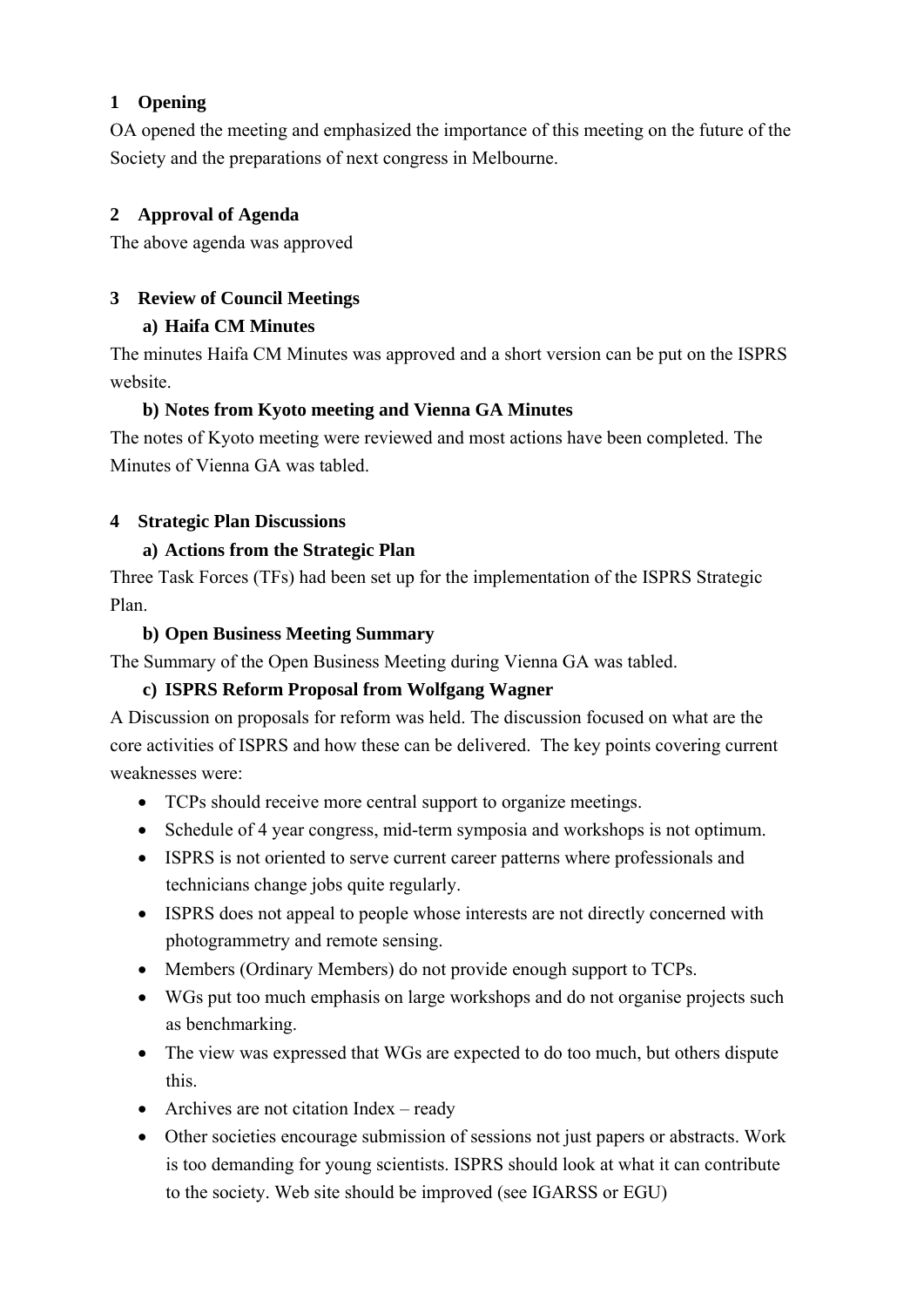No considerations were made toward the community; none toward cooperation with other societies. ISPRS is too rigid.

Current strengths are:

- Structure emphasises doing science through WGs.
- WGs allow many people to be associated with ISPRS.
- Students appreciate support from ISPRS.
- Structure supports possibility of having small discussion meetings, although there are constraints on holding these because of lack of kudos from employers and difficulties in funding travel.
- Production organizations come to ISPRS to get up to date information on instruments and techniques.
- Student consortium is working very well and achieving an international recognition.

Solutions offered:

- Task forces should first check the structure before going to the actions specified under the 3 TFs. Also, we should look first at the mechanism that made Geobia so alive now and the SDH dwindling.
- WGs to focus on specific topics and hold small discussion meetings and undertake projects, e.g. on benchmarking. Scope here for collaboration with EuroSDR.
- Make activities more relevant to NMAs.
- Annual meetings: congress 4 yrs, intermediate conferences on thematic and/or regional topics.
- Fewer commissions.
- Change name of WGs to something like 'discussion group' and use descriptive name, e.g. 'discussion group on processing laser point clouds'.
- Events at meetings to attract NMAs (not just fora, tutorials, training workshops).
- Individual membership to involve people and generate contact list.
- Set up a permanent ISPRS headquarters to provide more support to TCPs and WG officers, as well as ISPRS members

Council reached no conclusions on future actions, but note should be taken in the Task Force actions of these discussions. It was also suggested to carry out the reform as an evolution rather than a revolution.

ISPRS should give more support to the organization of ISPRS events to the organizers, such as providing an abstract or paper handling system, together with registration and preparation of digital or paper based publications.

# **d) ISPRS HQ**

A permanent headquarters was considered necessary for ISPRS. There are many issues to be examined and explored. One is the possible impact on the operation of the society and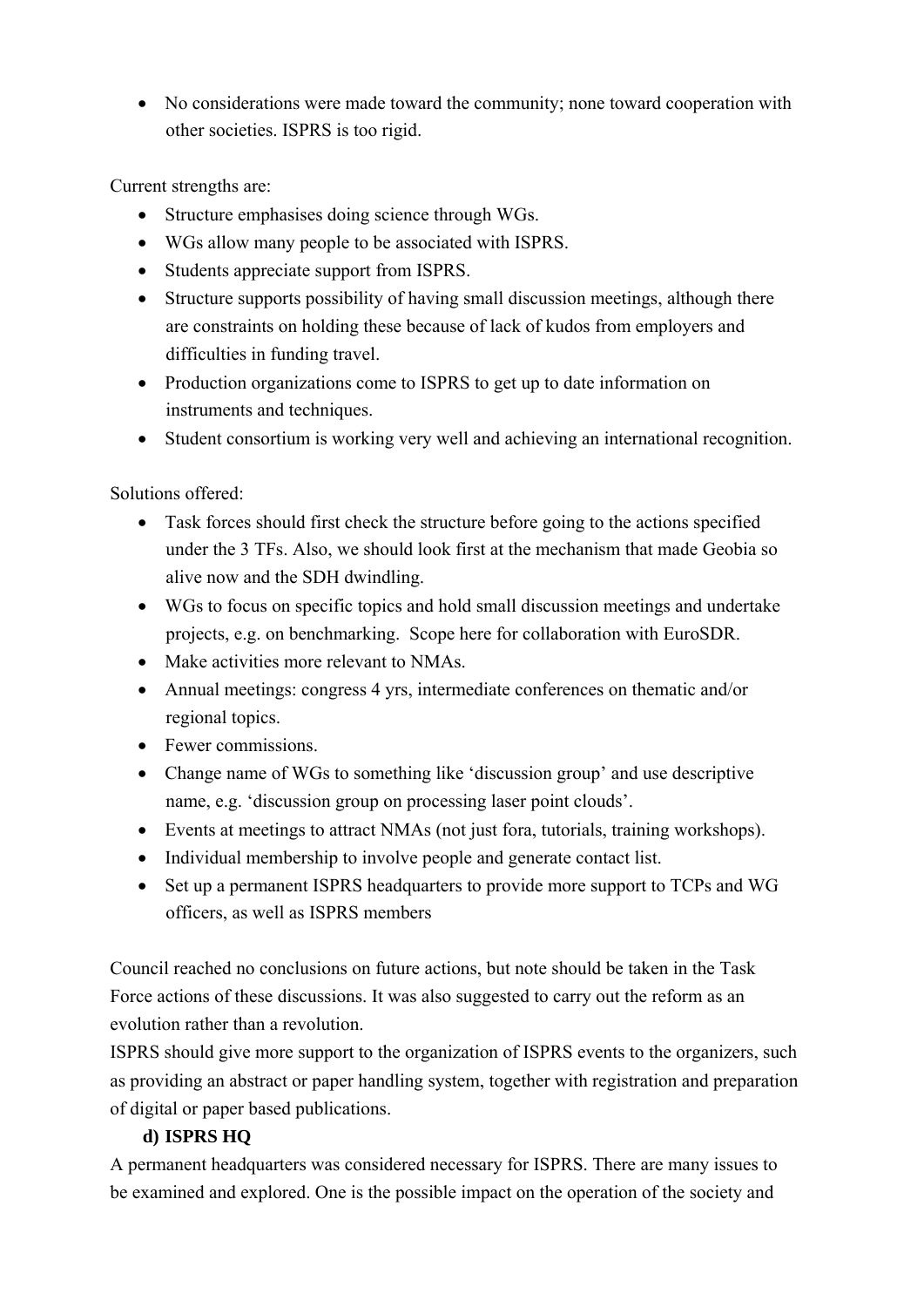the necessary structural changes. The second is the mechanism for seeking sustainable financial support for permanent headquarters. More efforts should be devoted to find some mechanism to support, and explore the issues related to the operation of the HQ, such as structural changes of the society, financial arrangement (payment of staffs).

#### **e) 3S Student Summer Seminar**

It was agreed to postpone the Wuhan 3S Student Summer Seminar from Sept. 2011 to Oct. 2011 in order to associate it with Guilin workshop.

#### **f) International projects**

IPSRS has a very good reputation in organizing high quality workshops, training courses, and summer schools. WGs are also encouraged to carry out benchmarking and joint projects, such as ICSU grant projects, EURO SDR projects. For instance, OGC has set up a global advisory committee and can provide funding to support projects with duration of 18 months Mobile mapping is one of the possible topics. TCPs are encouraged to come up with some ideas or ask your WG chairs to follow this.

# **5 Review of Symposia and Commission activities of ISPRS**

#### **a) Reports of symposia**

Report from the mid-term symposia of 2010 organized by eight technical commissions were presented and reviewed. Council was happy with the organization of these events and thanked TCPs for their tremendous efforts.

**b) Working Group Performance Evaluation and Changes of WG officers**  The performance of the working groups was reported by TCPs. Most working groups are active. Council asked TCPs to activate those sleeping working groups and necessary changes are encouraged. The following changes of WG officers were approved by Council:

1) Prof. Dr-Ing. Klaus Briess, Chair of Space Technology from the department of Aeronautics and Astronautics of Berlin Institute of Technology to replace Zhenge Qiu as the chair of WG I/6 on "Small Satellite for Earth Observation ".

2) Dr. Francois Anton from Denmark to replace Ozgun Akcay as the co-chair of WG II/5 on Multidimensional and Mobile Data Models.

3) Dr. Bo WU from Hong Kong to be the co-chair of WG II/6 on Geo-Visualization and Virtual Reality and Arzu Çöltekin as the WG secretary.

4) Dr P.S. Roy to be chair of WG TC VI/4 on Cross-Border Education 2: Joint Educational Programs for the remainder of this term, Dr Jide Kufoniyi steps down as chair of the working group and continues as co-chair; Dr Dadhwal steps down as co-chair of this WG;

5) It was agreed to terminate WG TC VI/3 for the remaining term until the Congress in 2012 and its TOR will be taken care of by WG VI/4 on Cross-Border Education 1: Frameworks for Cross-Border Education.

**c) Financial supports for students attending Symposia**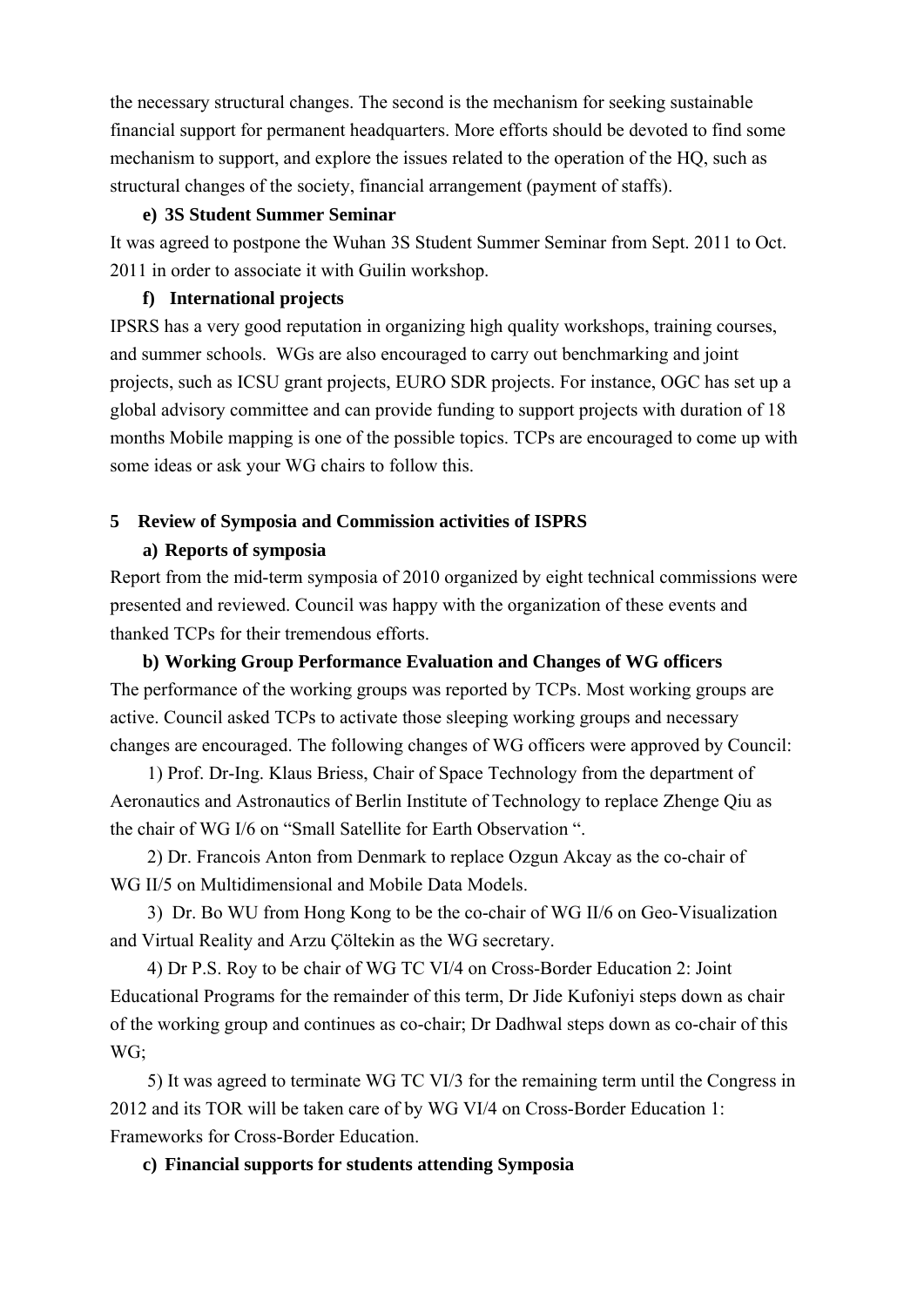The financial support for students attending symposia was tabled. It was agreed that the Secretary General should be the single contact point for dealing with financial supports for students attending Symposia.

#### **d) Approved events and reports received**

The ISPRS sponsored events approved and the Reports/Proceedings received since last CM were tabled. The proceedings of TC mid-term symposium were checked to see if they were prepared according to the Orange Book. The proceedings from two TC were put into one PDF file and this made it difficult to retrieve individual papers.

#### **6 Preparations for the Congress**

#### **a) Abstracts Papers Process for 2012 Congress**

CO gave a brief introduction of the proposed technical program for the XXIIth ISPRS Congress, to be held in Melbourne during 25 August to 1 September 2012. The description includes information on the program schedule, presentation sessions and presentation spaces, as well as nomination forms for plenary speakers and tutorial/workshops. The 2nd announcement of the Melbourne Congress should be finalized and sent out in the spring of 2011. CO should send the draft 2nd announcement to council members for discussion. TCPs are requested to provide their proposals on the titles and possible moderators of theme sessions and special sessions to CO. It was also suggested to collect proposals by an open call on the website.

It is possible for OA and ID to have a discussion with CD in the coming Jan. when attending the Geospatial World Forum in India

The publication of a congress book was discussed and CO suggested to publish a postcongress book through ISPRS Book Series. Some thought it is worth to publicize it with overview and review papers. But it was agreed to let CO and his team to make a final decision.

OA, CJ and MR should arrive at Melbourne on 19th Aug, 2012 for discuss registration.

#### **b) Joint events**

A proposal for a joint ISPRS/IAA Symposium on "Actual Policy Issues of Spaceborne Earth Observation" in Melbourne, 2012 was discussed and Council agreed to support it. It was also proposed to have joint sessions with EuroSDR during the discussions with DF, especially to organize special sessions for attracting people from NMAs.

#### **7 Statutes and Bylaws**

It was suggested to prepare necessary changes of ISPRS Statutes and Bylaws in case a permanent Headquarter be introduced and operated.

#### **8 ISPRS Membership**

The membership of ISPRS was reported. Council had approved 1 OdM, 2 RgM and 4 StM since last CM in Haifa. The total membership is summarized in the following table.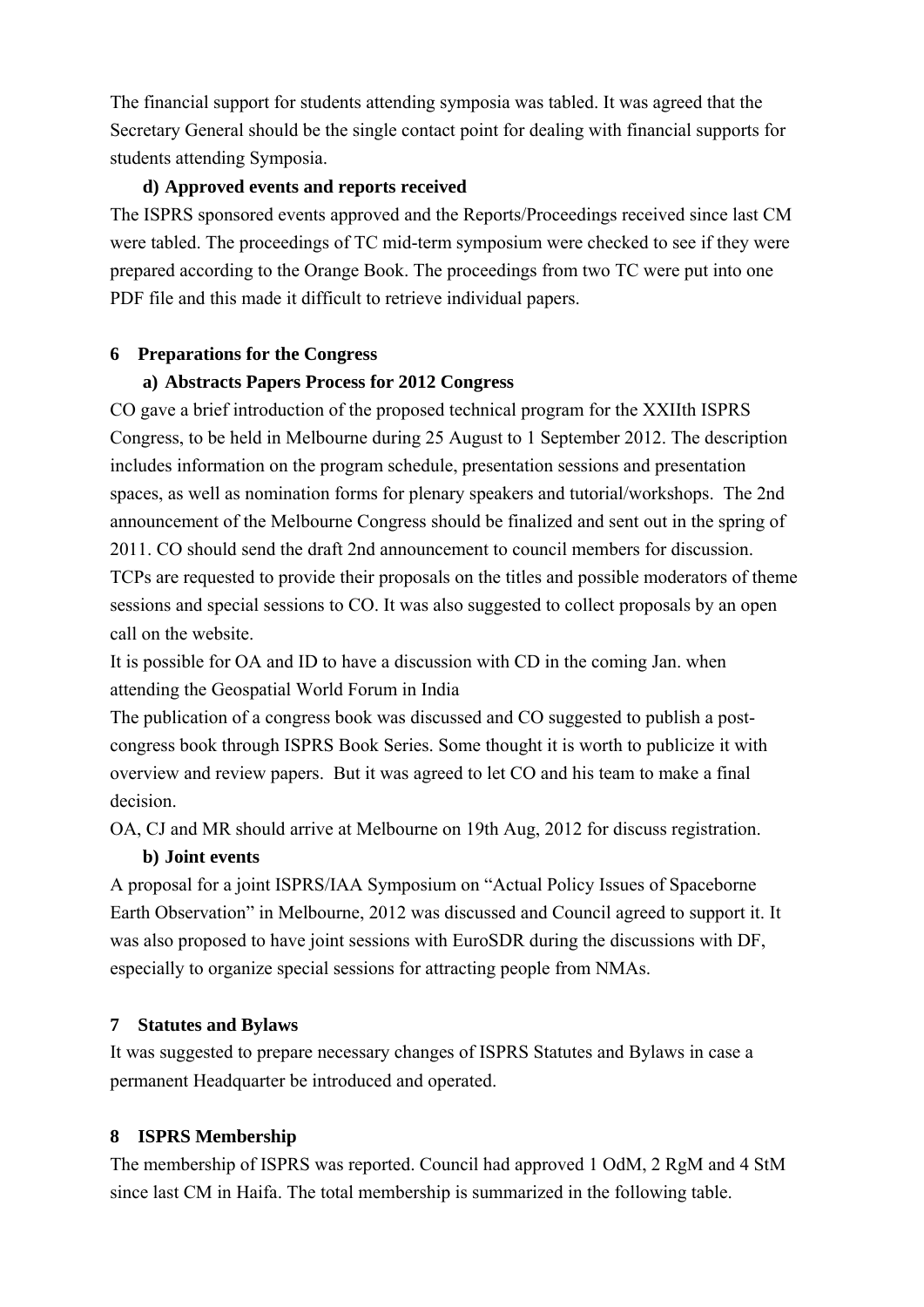Table 1 Curent status of ISPRS membership

| <b>Type</b>  |    |    | 3  |               | 5 | $\mathbf 0$ | − | 8 | A | B | C  | D  | E  | <b>Tota</b> |
|--------------|----|----|----|---------------|---|-------------|---|---|---|---|----|----|----|-------------|
| <b>AsM</b>   | 8  |    |    |               |   |             |   |   |   |   |    |    |    | 10          |
| OdM          | 30 | 23 | 13 | $\Omega$<br>Õ | 4 | ັ           |   | ◡ |   |   |    |    |    | 89          |
| <b>RgM</b>   | 14 |    |    |               |   |             |   |   |   |   |    |    |    | 14          |
| <b>StM</b>   |    |    |    |               |   |             |   |   | O | Q | 16 | 32 | 18 | 81          |
| <b>Total</b> |    |    |    |               |   |             |   |   |   |   |    |    |    | 194         |

# **9 ISPRS Publications**

### **a) Database and Blue Book**

The latest council version of ISPRS database was checked and copied to Council members.

# **b) E- Highlights and monthly bulletin**

It was decided to terminate the e-highlights with Geomares\* at the end of this year and start a monthly bulletin e-Bulletin. Such an e-Bulletin might not be strictly on a monthly basis. The SG will be responsible for the collection of materials and webmaster would be responsible for putting the e-Bulletin in the website. A new tab would be created on the home page for news and reports.

# **c) Home Page**

1) Websites

Report from webmaster was discussed and Council appreciated very much the work of ME.

# 2) ISPRS Blog

It was agreed to promote the use of Blog in ISPRS activities. Each TC president should appoint a contact person for the use of Blog in their commission.

It was suggested to have a link with Strategic Plan on ISPRS home page and delete the link to Beijing Congress.

# **d) Archives**

1) Volume A

Volume A of ISPRS Beijing Congress had been distributed to council, TCPs and Members. Council expressed their thanks to Chinese Society for such a wonderful publication.

2) ISPRS Annals

AP gave a report on the conceptual design of ISPRS Annals.

The copyright of papers published in ISPRS achieves was discussed and it was agreed that the author(s) hold the copyright.

# **e) Orange Book**

It was proposed to add a Guideline about the founding of an ISPRS WG. And it was also agreed to make modify the Presenter's manual, especially for digital-posters.

# **f) Journals**

**ISPRS Journal Report was tabled.** The initiative of starting an open access journal is welcomed. The implementation of ISPRS Annals is criticized as it could harm the ISPRS Journal. Council agreed to start immediately the discussion of contract of open access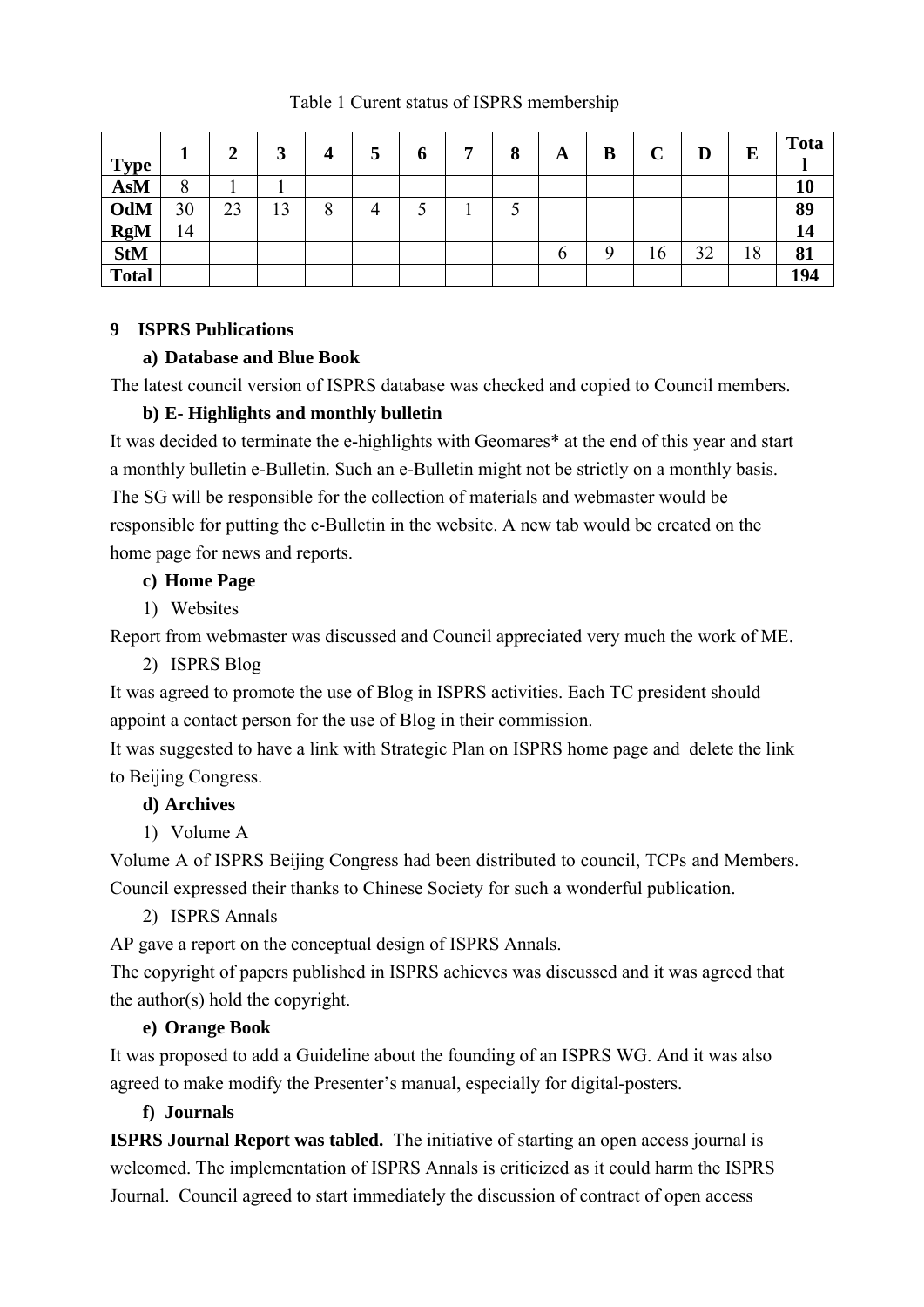journal on geo-information, and to get opinions from TCPs. A new journal proposal from IEEE was discussed. It was decided to not to join the initiative, but to start as soon as possible an ISPRS Journal on Geo-information.

- **g) Annual reports**
- **h) Book series**
- **i) Green Book**
- **j) GIM Page**

The Responsibilities of Council for the forthcoming GIM Pages were discussed, and the results are given in the following Table.

| <b>Month</b> | <b>Deadline</b>  | <b>Responsible Persons and Themes</b> |
|--------------|------------------|---------------------------------------|
| March 2011   | 6 December, 2010 | Com VIII and III                      |
| April        | 6 January, 2011  | CO: congress                          |
| May          | 3 Feb.           | Com IV                                |
| June         | 7 March          | <b>LARS-ID</b>                        |
| July         | 14 April         | 3S-and publication AP                 |
| August       | 12 May           | CO: congress                          |

Table 2 Responsibility of Council for the forthcoming GIM Pages

It was also decided to revise and reprint the ISPRS History edited by Gottfried Konecny. English re-wording (including removal of some wrong names) of the first edition will be carried out and 8 pages more will be added regarding the centenary.

# **10 Financial Affairs**

1) Treasurers Report and Four Year Budget

Council discussed the proposal of Four Year Budging and appreciated the works of MR.

2) Science initiatives

Three Science initiatives were briefly discussed. The final reports of these three projects should send to ISAC for evaluation. It was agreed to pay the rest of the money when three projects are finished.

# **11 Awards**

# **11.1 Awards Committee for 2012 awards**

ID gave a proposal on the appointment of Awards Committee and Fellows Committee.

1) Fellows Committee:

It was decided that two of the members elected by the GA in Beijing remain on the Committee, and JT be chair with the responsibility of convening the Hon Members committee. The committee members to be invited are:

John Trinder (Chair, Hon Member), Gottfried Konecny (appointed by GA), Marguerite Madden (appointed by GA), Wolfgang Fostner (Fellow), Costas Armenakis (Fellow)

2) Awards Nomination Committee:

Ian Dowman (Chair), Chen Jun, George Vosselman, Armin Gruen, Larry Fritz, Jide Kufoniyi, Mustafa Madani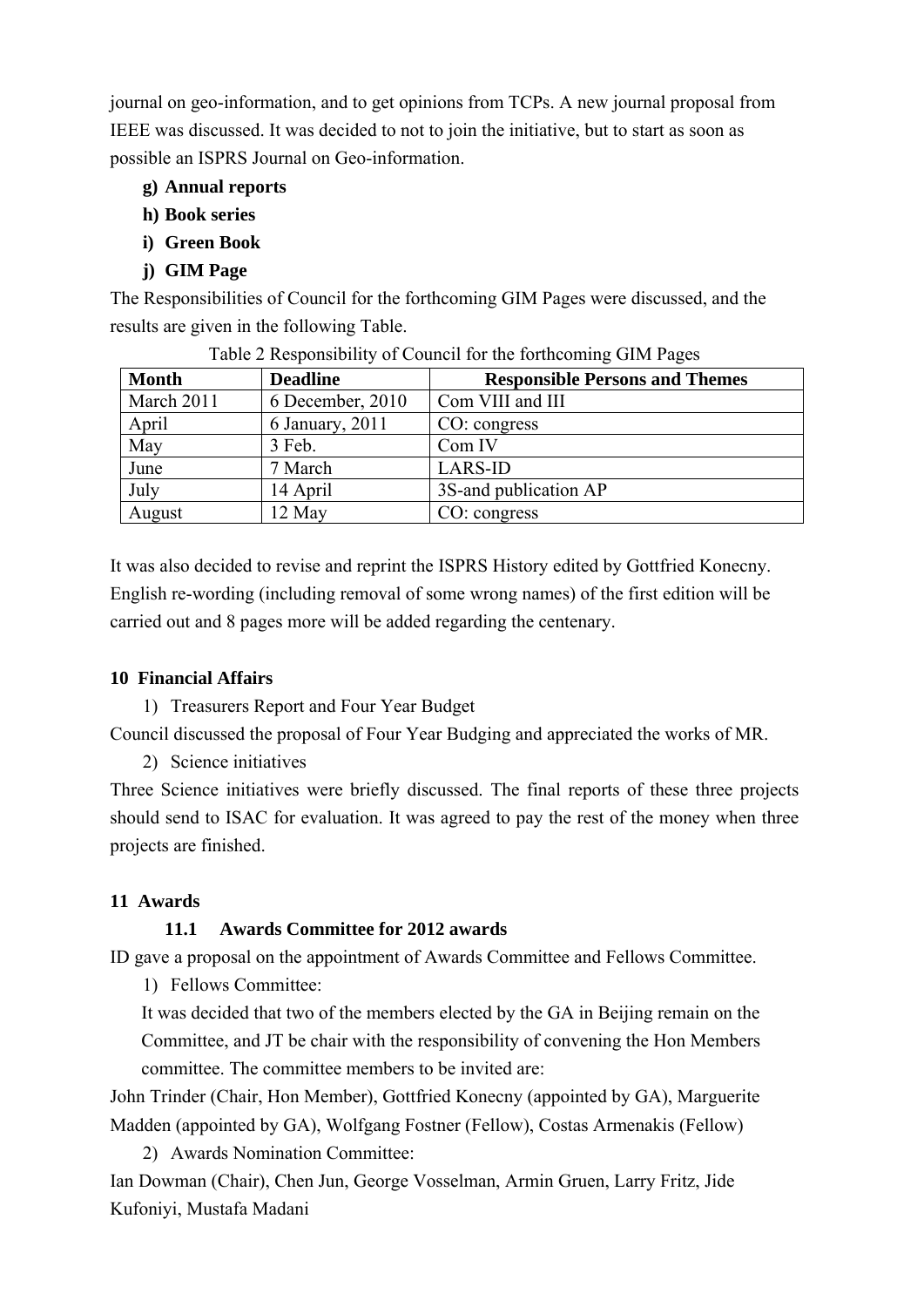# 3) Honorary Members Committee

According to the Bylaws, the most recent Honorary Member shall chair the Honorary Members Committee. Since there were two new Honorary Members elected in Beijing, it would be possible to ask either of them to chair the committee, or ask them to share this job. Since John Trinder will chair the Fellows Committee it is proposed that Armin Gruen chairs the Honorary Members Committee.

# **11.2 Fred Doyle Award ToR**

Council agreed to set up the Fred Doyle Award. It was suggested to remove "Silver Medal" from 'The Frederick J. Doyle Silver Medal Award'. It will be awarded during one of the ceremonies of each congress. It was suggested to put a nomination form on line and make this available to award Juries.

# **12 Foundation**

1) Foundation Officers

Larry Fritz will step down as Finance Officer and J. Trinder will contact people for taking this position.

CO proposed to consider the organization of a dinner Cruise for raising funds for ISPRS foundation during the Melbourne Congress.

# **13 ISPRS Committees**

- **a) ISAC**
- **b) IPAC**
- **c) CIPA**
- **d) ICORSE**
- **e) Ad hoc Committee on Standards**

# **14 Regional Affairs**

# **a) Reports from Regional representatives**

Reports from Regional representatives of African and South East Asia were tabled.

# **b) African Activities**

Jide Kufoniyi was elected president of AARSE (**African Association of Remote Sensing of Environment**) and he expressed a desire to step down as Regional representative due to possible conflict of interest with his role in AARSE and pressure of work. He suggested Dr Hussein Farah, Director of RCMRD as a replacement.

# **c) South America Activities**

MR gave a report of 2010 SELPER symposium held in Mexico. One important issue is that SELPER will work in Water topics during 2011and 2012. Countries like Colombia, Peru, Argentina, Chile, Mexico will be working in its own country in river basins, wetlands, lakes, meteorology, etc. at the end we will have a common methodology that will be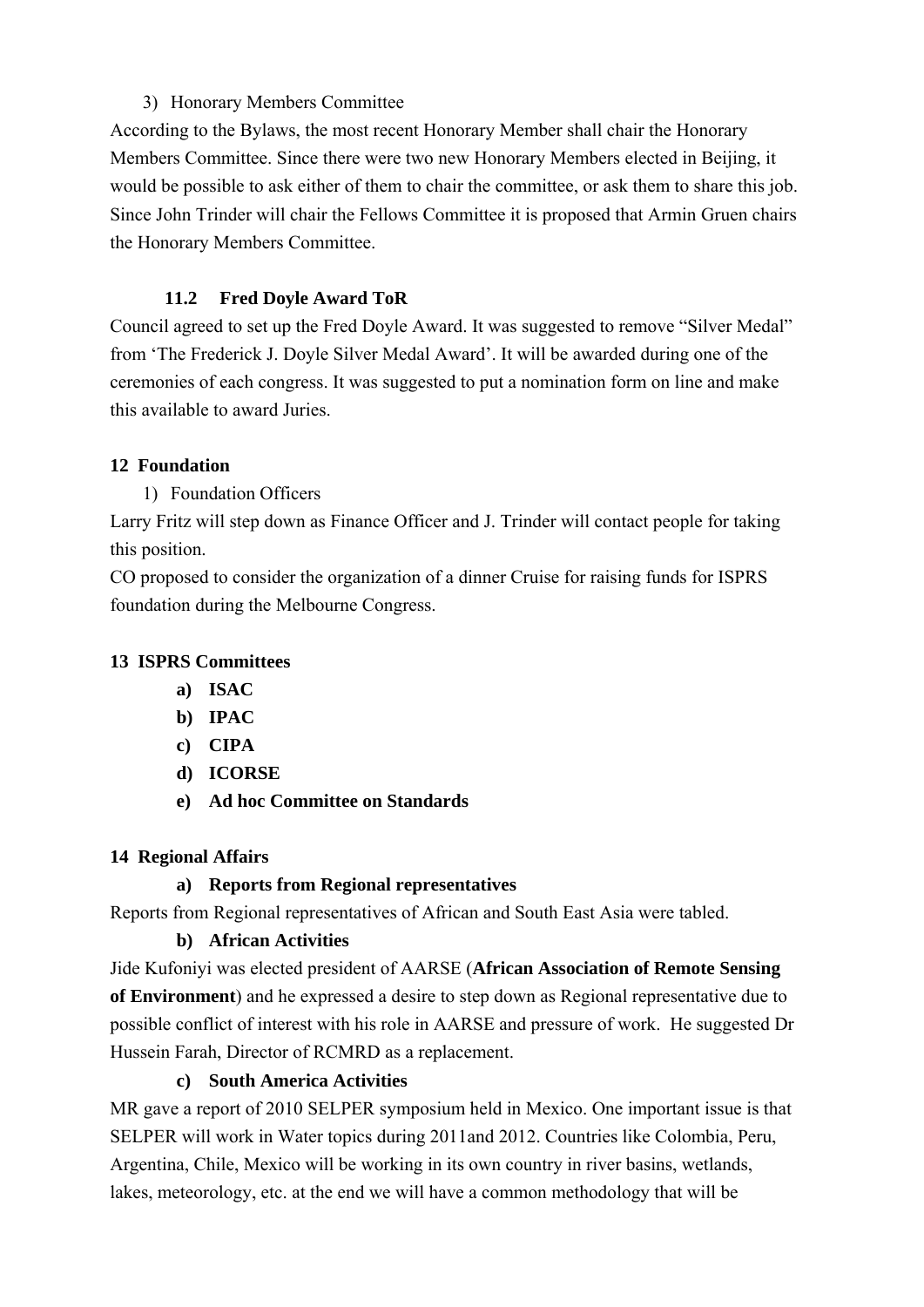presented in SELPER 2012 in Guyana. Myriam Ardila asked for ISPRS to be involved in this project.

OA and AP will attend, on behalf of ISPRS, XXV Brazilian Cartographic Congress to be held in Curitiba, Brazil from August 21-24, 2011.

# **d) Asia Activities**

ID gave a report on the ACRS 2010.

# **15 Forthcoming Meetings**

| <b>Date</b>          | <b>Event</b>                          | <b>Venus</b> | Representative  |
|----------------------|---------------------------------------|--------------|-----------------|
| 10-12 Jan 2011       | WG I/3 International Workshop on      | Xiamen,      | CJ              |
|                      |                                       | <b>CHINA</b> |                 |
|                      | Multi-platform/Multi-sensor Remote    |              |                 |
|                      | Sensing & Mapping                     |              |                 |
|                      | (co-sponsored with IEEE GRSS)         |              |                 |
| 18-21 Jan 2011       | Geospatial World Forum                | Hyderabad,   | OA, ID (both    |
|                      |                                       | <b>INDIA</b> | invited to give |
|                      |                                       |              | presentations)  |
| 7-18 Feb 2011.       | Scientific and Technical Subcommittee | Vienna,      | OA, RS          |
|                      | <b>UNOOSA</b>                         | Austria      |                 |
| 'Early 2011'         | Eye on Earth Summit                   | Abu Dhabi    |                 |
| 10-15 Apr 2011       | <b>ISRSE</b>                          | Sydney,      | OA, CO          |
|                      |                                       | Australia    |                 |
| 11-18 April 2011     | URBAN 2011 + URS 2011+                | Munich,      | ID              |
|                      | EOGC2011                              | Germany      |                 |
| 24-26 April 2011     | SaudiGIS                              | Jumada,      | OA (Invited to  |
|                      |                                       | Saudi Arabia | give an opening |
|                      |                                       |              | presentation)   |
| 27-29 Apr 2011       | GEO-SIBERIA 2011                      | Novosibirsk, | AP              |
|                      |                                       | Russia       |                 |
|                      | <b>CODIST</b>                         | Addis Ababa  |                 |
| 1-3 May 2011         | <b>Council Meeting</b>                | Antalya,     | All Council     |
|                      |                                       | Turkey       |                 |
| 3-8 May 2011         | Gi4DM                                 | Antalya,     | All Council     |
|                      |                                       | Turkey       |                 |
| 18-19 May 2011       | 4 International Conference on Sensors | Tehran, Iran | OA, CJ and/or   |
|                      | & Models in Remote Sensing $&$        |              | ID              |
|                      | Photogrammetry                        |              |                 |
| May 26-29,2011       | ICWG V/I joint ICA/ISPRS/FIG          | Nanjing,     | CJ              |
|                      | International Symposium on            | China        |                 |
|                      | Lidar & Radar Mapping: Technologies   |              |                 |
|                      | & Applications                        |              |                 |
| 31 May to 2nd        | AfricaGEO                             | Cape Town    | OA (Invited to  |
| June 2011            |                                       | Africa       | give a          |
|                      |                                       |              | presentation)   |
| 26-27 June 2011      | WG V/4, III/2+4, IV/4+8 joint         | Wuhan,       | CJ              |
|                      | Workshop on 3D City Modeling $&$      | China        |                 |
|                      | Applications                          |              |                 |
| 27 June – $1st$ July | Cambridge Conference                  | Southampton, | ID $(?)$        |

### **Table 3 Meetings at which ISPRS could be represented**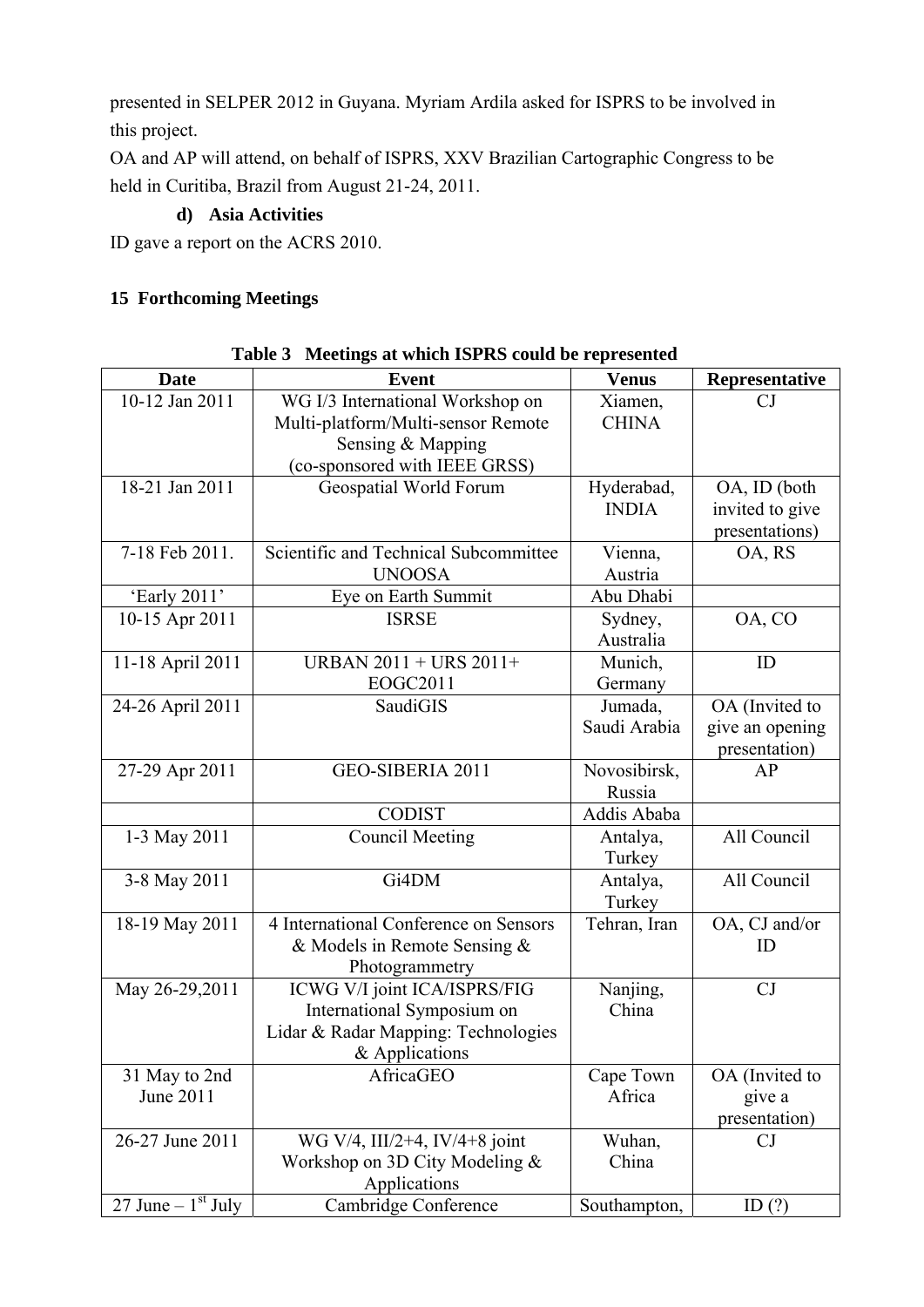|                  |                                            | <b>UK</b>        |               |
|------------------|--------------------------------------------|------------------|---------------|
| 14-17 June 2011  | "High Resolution Earth Imaging for         | Hanover,         | <b>OA</b>     |
|                  | Geospatial Information""                   | Germany          |               |
| 3-8 July 2011    | 25th International Cartography             | Paris. France    | OA, AP        |
|                  | Conference (ICC2011)                       |                  |               |
| August 21-24,    | XXV Brazilian Cartographic Congress        | Curitiba,        | OA, AP, MR??? |
| 2011             |                                            | <b>Brazil</b>    |               |
| 29 Aug-2 Sep     | Council Meeting & Council/TCP Joint        | Melbourne,       | All Council   |
| 2011             | Meeting                                    | <b>AUSTRALIA</b> |               |
| 9-11 Aug 2011    | WG VII/6 International Symposium on        | Yunnan,          | CJ            |
|                  | Image & Data Fusion                        | China            |               |
| Sept. 27-30      | 30th ICSU General Assembly                 | Rome, Italy      | OA, CJ and/or |
|                  |                                            |                  | ID            |
| Oct.3-7, 2011    | 32th ACRS                                  | Taipei,          | OA, CJ and/or |
|                  |                                            | China            | ID            |
| Oct. 18-21, 2011 | UN Forum on GGIM                           | Seoul, Korea     | AP            |
| Oct.20-21,2011   | WG IV/1,2,4,5,7 ICWG IV/VIII joint         | Guilin,          | CJ and/or AP  |
|                  | Workshop on Geospatial Data                | <b>CHINA</b>     |               |
|                  | Infrastructure: from data acquisition $\&$ |                  |               |
|                  | updating to smarter services               |                  |               |

#### **16 Relations with International and other Organizations**

#### **16.1 United Nations**

Council agreed to follow the Second Preparatory Meeting of the Proposed United Nations Committee of Experts on Global Geographic Information Management

#### **16.2 ICSU and the GeoUnions**

#### **16.3 IEEE-GRSS**

#### **16.4 GEO**

The Geo VII held in Beijing was reported. It was agreed to follow the global land cover mapping initiative and seek the possible involvement of ISPRS. It was suggested that CJ prepares a proposal for Science Initiative funding and circulates in advance of the next CM and OA raises with the GEOUnions meeting.

#### **16.5 JBGIS**

ISPRS has been very active in JBGIS with a strong presence, especially in the field of capacity building and disaster mapping.

### **16.6 IAA 16.7 EUROSDR**

DF gave a brief introduction of EuroSDR. EuroSDR has five applied research oriented commissions and has raised formal information exchange on an annual basis, face-to-face discussion. Possible collaboration between ISPRS and EuroSDR was discussed and the